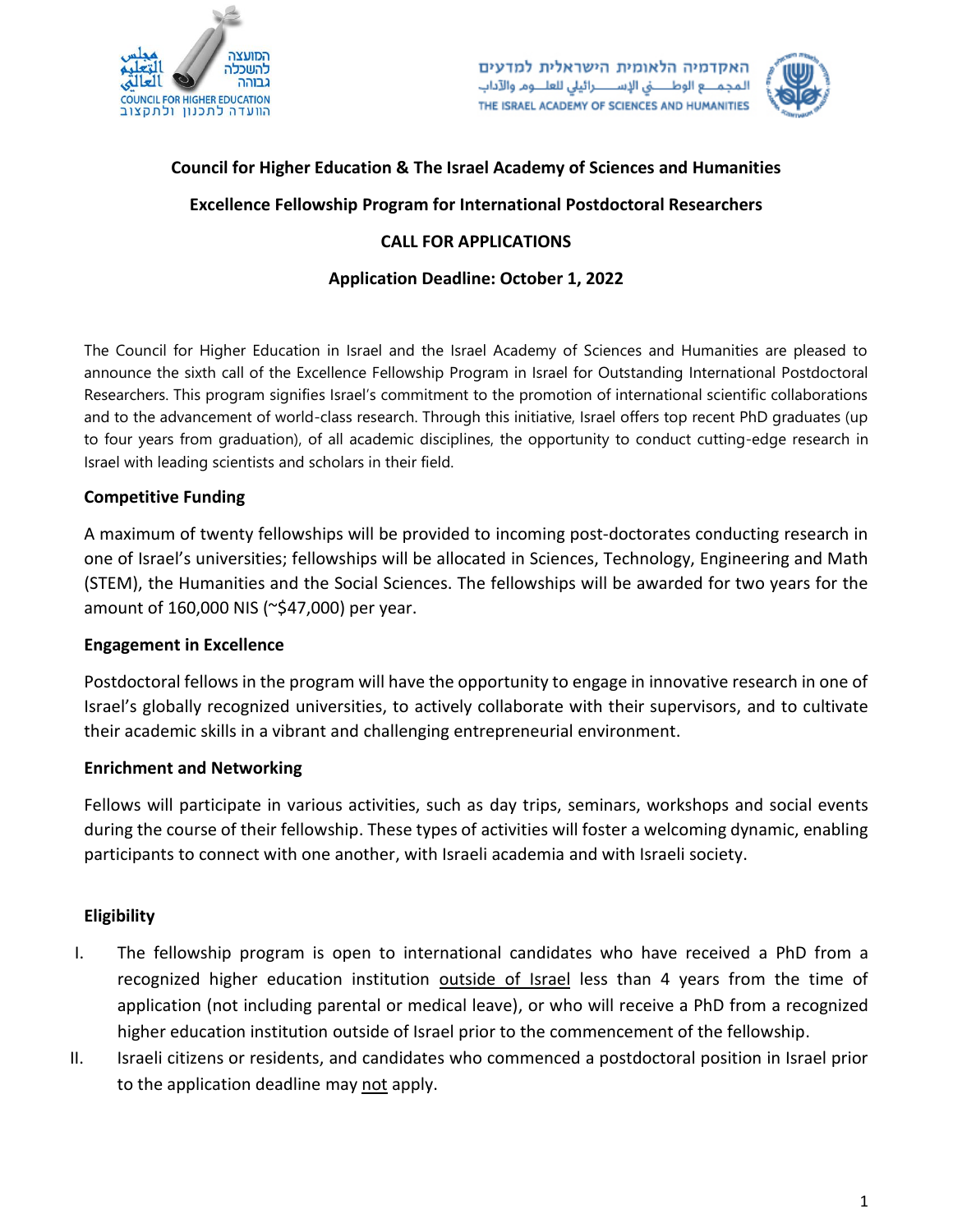

האקדמיה הלאומית הישראלית למדעים المجمــع الوطـــــــىٰ الإســـــــرائيلى للعلـــوم والآداب THE ISRAEL ACADEMY OF SCIENCES AND HUMANITIES



- III. Candidates are required to have been accepted to a post-doctoral position under the supervision of a faculty member at one of the following Israeli universities (in alphabetical order): Ariel University, Bar-Ilan University, Ben-Gurion University, Hebrew University of Jerusalem, Open University of Israel, Reichman University, Technion-Israel Institute of Technology, Tel Aviv University, University of Haifa, Weizmann Institute of Science.
- IV. Candidates are required to have the commitment of the university to provide the required financial contribution for the fellowship: At least 25% of the 160,000 NIS (40,000 NIS per year) in the Humanities and the Social Sciences, and at least 50% (80,000 NIS per year) in the fields of STEM.

The fellowships will be awarded based on academic excellence, without regard to religion, gender, age or ethnicity.

# **Submission Guidelines**

*Candidates are advised to first find a host researcher in one of the participating universities. That host should then attain a commitment letter from the rector of the host university to cover the required financial contribution. The applicant should then include this letter in the application.*

Candidates should apply directly to the Israel Academy of Sciences and Humanities. The following materials should be submitted in English in one PDF file per candidate, in the following order, except for the recommendation letters (see item 7 below).

- 1. Application form.
- 2. Application letter: max. 2 pages, font Arial size 12, line spacing 1.5.
- 2. Letter of recommendation from the host supervisor: max. 2 pages on formal letterhead.
- 3. Commitment letter signed by the rector of the host university on formal letterhead indicating that the university will cover the required financial contribution to the fellowship. In addition, the university must commit to providing the fellow with the necessary research equipment, facilities and support to conduct the proposed research project.
- 4. CV and list of publications (list only).
- 5. Short description of research, including preliminary results if such exist (2 pages).
- 6. Candidates who have not yet finished their PhD are required to submit a confirmation from the relevant authority where the doctorate is being carried out that the candidate will fulfill all of his/her academic obligations (including thesis defense) prior to the commencement of the fellowship, and is expected to receive his/her doctoral degree no later than the end of the first year of the fellowship.

All materials should be submitted in one PDF file by **October 1, 2022** to Mrs. Batsheva Shor, the Israel Academy of Sciences and Humanities, at the following address: **[ForeignPostdoc@academy.ac.il](mailto:ForeignPostdoc@academy.ac.il)** with the Subject: "Application Material for Dr.